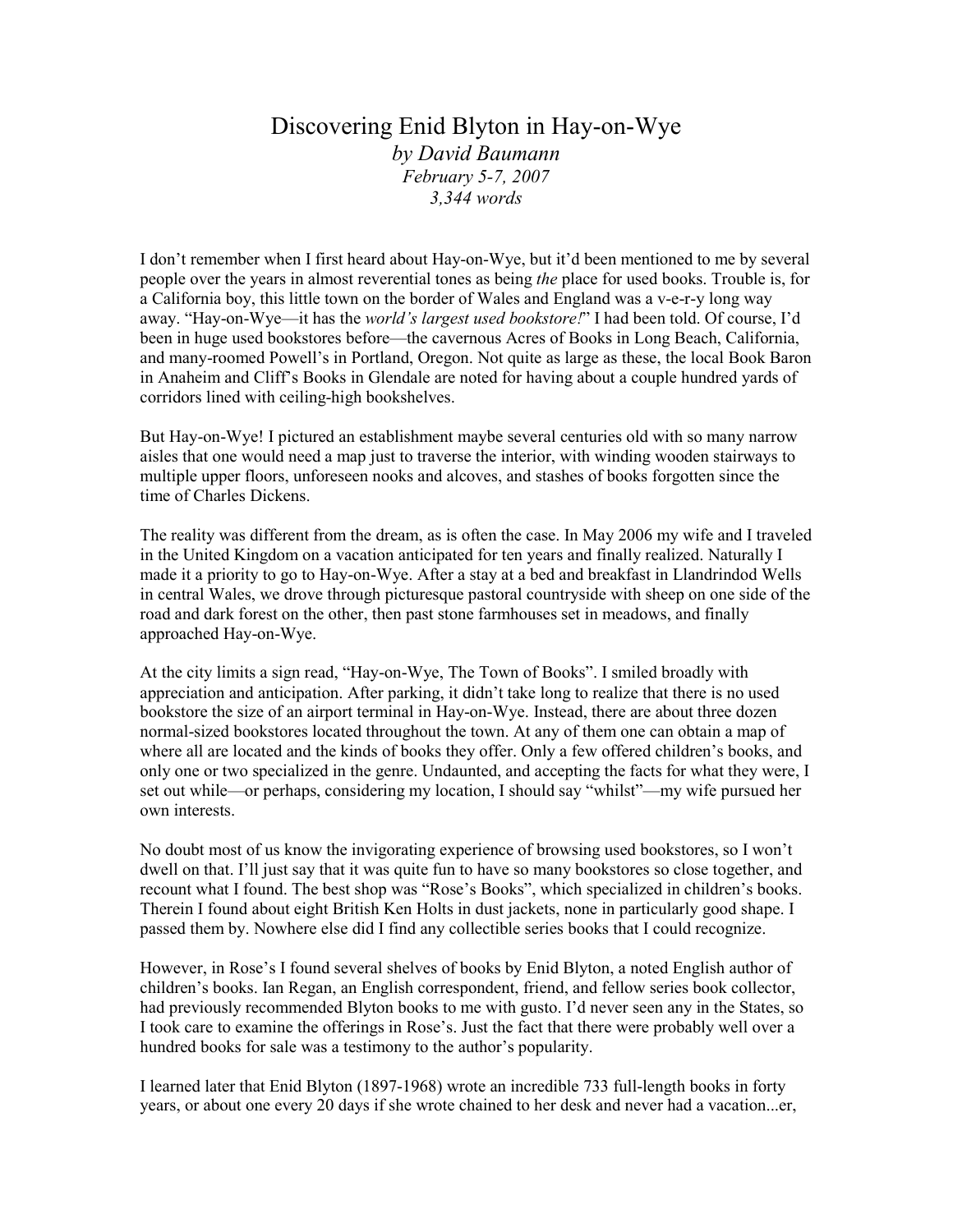holiday, as they say in the U.K. Her books are still exceptionally popular, especially in India, and several movies have been made of them for the enjoyment of her fans in the U.K.

As I researched later the kind of stuff she had written, I learned that she wrote a huge number of books aimed at preteens, and these did not interest me. However, she produced a few series that would interest the mainline collector of the kinds of series book the likes of us gather in. As I scoured Rose's offerings, I found a good number of books like this. I purchased six or eight of the most likely volumes—nice pieces in dust jackets for the equivalent of about \$12 each. After I read these and expressed my appreciation to Ian, he spent a month or more gathering up many of the books in the series I had started but not completed, and then shipped three boxes to me across the water, charging me nothing but his own costs. What a fine fellow!

I claim no expertise on Enid Blyton, but after reading most of the books that now reside on my shelves, I do have a few thoughts to share.

## GENERAL OBSERVATIONS

Many of the books, even across the varied series, are rather repetitive, although without being boring. This is not unexpected from an author who wrote over seven hundred books. Most of the stories feature groups of children, boys and girls aged about 9-14, who show resourcefulness as they have adventures, solve mysteries, or foil criminals. There are no books that stick with only one or two children as the protagonists; there are always at least four or five, and sometimes as many as seven. In several of the prominent series, animals play major roles with the children usually dogs but also a monkey or parrot or even other birds, bugs, and almost anything else.

The stories are, as one would expect, set in the United Kingdom, usually England. Their time frame is the1940s to the early 1960s. The British culture comes through beautifully, and for me this provides much of the enjoyment. Some of the charm in the books is found in the ubiquitous countryside with rambling old houses, hills and meadows, woods, fogs, and rain. The author is also very strong on islands, tunnels, and caves.

One often runs across mentions of hedges alongside the road, hayricks, and open fields. People travel by bicycles, trains, and buses—only occasionally by car. During the school term the children are at boarding schools and come together during Christmas, Easter, or summer vacations—except, as mentioned above, they are called "holidays", or merely "the hols".

There are large houses, vast estates, and old inns and homes with secret passages. Many adventures take place in small villages with histories that go back many generations; there is nothing like that in the United States. The exploits take place sometimes in the country and sometimes on the coast. The houses the children visit or explore are frequently centuries old, and may have massive chimneys into which one can climb and hide (naturally, when a fire is not lit). There are wide staircases, dormer windows, and attics.

There are castles and ruins, many based on real places. It is taken for granted that many buildings are made of dressed stone, and thatched roofs are not uncommon.

The children in the story are generally well-to-do but from time to time they include poorer children as temporary companions. The British are much more "class conscious" than Americans, and were especially so in the era in which the books were written, but this factor of the stories is generally not condescending. It is rather presented as a simple fact of life. I was not too bothered by it.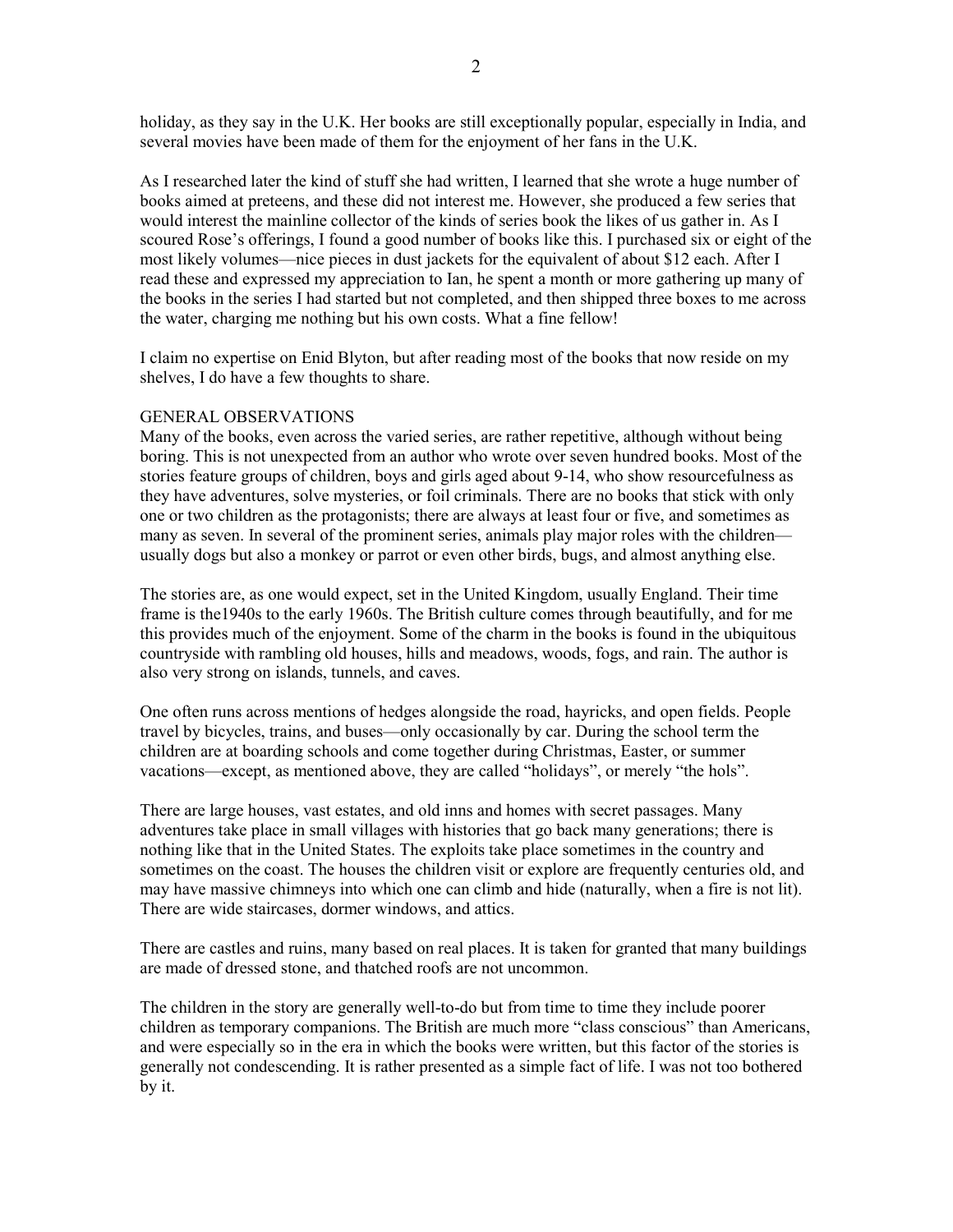In the children's homes there are set mealtimes for which they are expected to be present, and in many cases bells are rung when it is bedtime. There are cooks and housemaids. There is often a gardener, which of course also means that there are gardens. These can include fruit orchards, patches of vegetables and berries, abundant flowers, and grassy paths leading to summer houses. The large houses have a ground floor, and then you go up to the first floor, second floor, etc.

The children often exult over how fun it is to bathe together, which does not mean getting into the tub or shower as a group, but rather swimming in the ocean or a river.

Dinner is the midday meal (although it is sometimes called "lunch"), and supper (though rarely mentioned) is late at night. That means that there is a meal that takes place in late afternoon. It is called "tea", though it never seems actually to have tea but always bread and butter, cakes, and jams. Sometimes tongue sandwiches (eeeeww!). Quite often the children enjoy bottles of ginger beer—sometimes at home but more often taken on a picnic. (Last November, in a small town in California, I ran across an obscure shop that sold hundreds of brands and flavors of soft drinks, including some that had been common fifty years ago but which I haven't seen since then. Galvanized by the opportunity, I looked for and found a bottle of ginger beer. I drank it while reading an Enid Blyton tale. It was something like strong ginger ale.)

The parents are usually presented as the type of people who have no imagination and have forgotten completely what it was like to be a child. The mothers always worry and never seem to understand what the children do. However, they do let them out to play unsupervised for hours at a time, frequently with a picnic. In almost every case the fathers are absent because of their work or are emotionally distant and uncaring; in several cases they are even pathologically angry. The fathers just want the children out of their way.

And this is a key ingredient in the theme of the Blyton books of this genre: children are a different breed from adults, and a huge measure of the books' appeal can be found in this premise. It is nowhere better put in any of her stories that I have read than this quotation from chapter 18 of The Island of Adventure:

"You know what grown-ups are," said Dinah. "They don't think the same way as we do. I expect when we grow up, we shall think like thembut let's hope we remember what it was like to think in the way children do, and understand the boys and girls that are growing up when we're men and women." "You're talking like a grown-up already," said Philip in disgust. "Stop it." "Don't talk to me like that," flared Dinah. "Just because I was talking a bit of sense."

There are the rare exceptions to the kind of grown-ups Dinah describes with such disdain. There is Bill Smugs in the Adventure series and Inspector Jenks in the Mystery series. These are both "higher ups" in the police force who love children and give them time and attention. They take the children's investigations and deductions seriously and, at the end of the tale, advocate for them to their parents and the local constabulary. By contrast, the local gendarmes are usually oafish policemen who are jealous of the work the children do and try to prevent them from carrying on their investigations.

#### SELECTED SERIES

There are six series in the mystery and adventure genres. I have read all or some of the books in each one.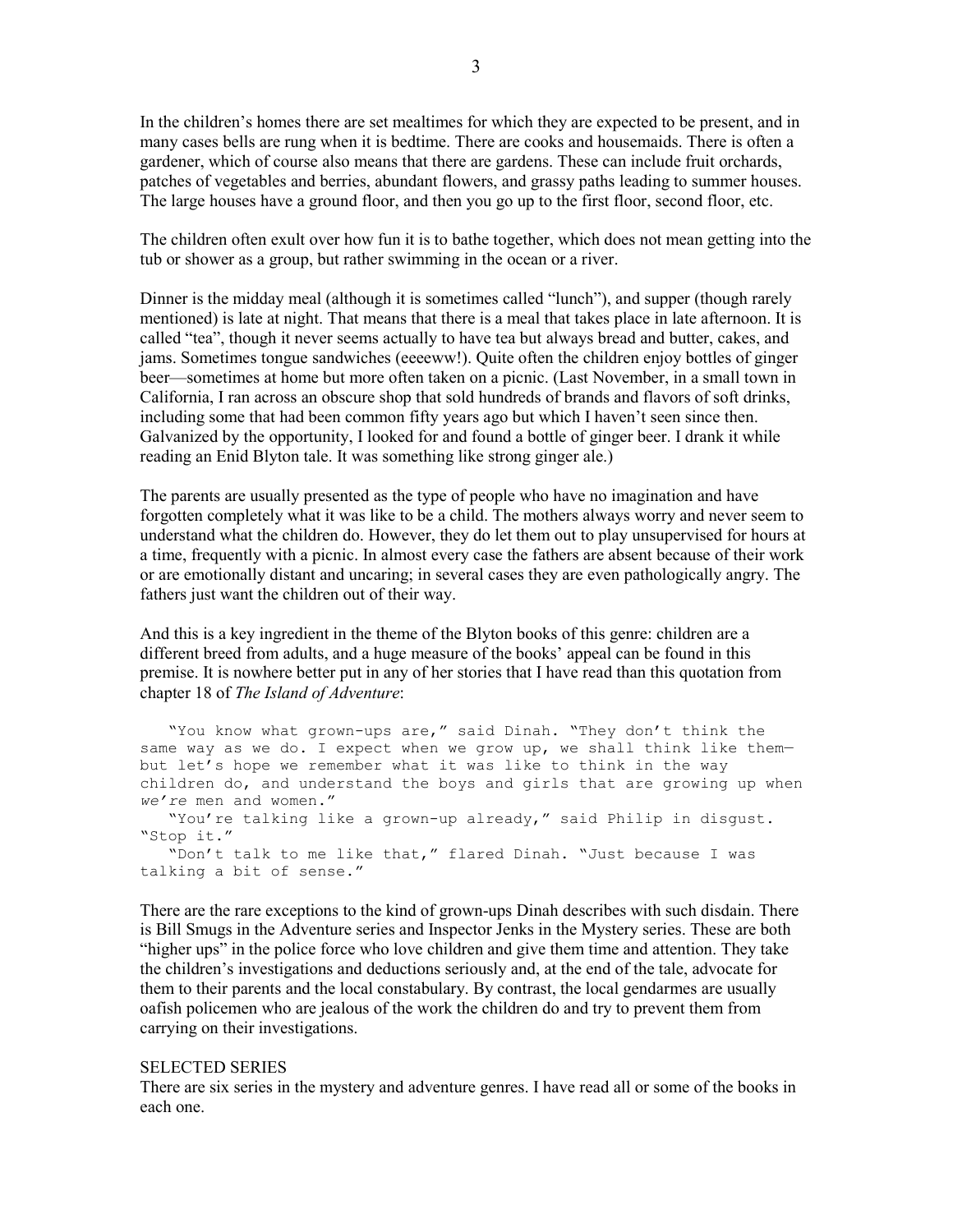The Secret Series

- 1. The Secret Island (1938)
- 2. The Secret of Spiggy Holes (1940)
- 3. The Secret Mountain (1941)
- 4. The Secret of Killimooin (1943)
- 5. The Secret of Moon Castle (1953)

The Secret series begins with the story of Jack, Peggy, Nora, and Mike who flee from abusive living situations and set up house, Robinson Crusoe-style, on a little-known island in a lake. Most people who like the stories by Enid Blyton consider that her best story is *The Secret Island*. So far, I agree. If you get only one book by Blyton, get this one. The story is beautifully told and, although not quite believable, is certainly plausible. Reading it fills the reader with a longing to be a part of the little community of children who show courage, tenderness, resourcefulness, and real ability as they fend for themselves and express the caring that none of them had at home. It is a marvelous story. Unfortunately, after the first book I thought the series went downhill. I read the third and fifth of the later offerings but was not interested enough to seek out the others.

## The Secret Seven

I have only read one of the fifteen books in this series. As I searched for Blyton books in the United States and eventually found one, I discovered that some had been republished in the States and rewritten for that setting. I got one of these by accident and didn't care for it quite as much as other Blyton titles I'd read. I found after I'd bought it that, to my chagrin, the story was set in Philadelphia rather than somewhere in England, which was disappointing. Moreover, the series is aimed at younger children than the other series I enjoyed. Although the Secret Seven series is sometimes touted as a good mystery and adventure set, I found this volume only mildly entertaining and will not search for more titles in this series. I won't even take the time and space here to list the titles.

## The Barney or "R" series

- 1. The Rockingdown Mystery (1949)
- 2. The Rilloby Fair Mystery (1950)
- 3. The Ring O'Bells Mystery (1951)
- 4. The Rubadub Mystery (1952)
- 5. The Rat-a-Tat Mystery (1956)
- 6. The Ragamuffin Mystery (1959)

This series features Roger and Diana Lynton and their cousin Snubby who owns a dog named Loony. They are joined by a boy named Barney whose companion is a monkey named Miranda. Barney works in circuses and traveling shows while looking for his father. Barney's mother had died and, on her deathbed, had told him that he had a father who did not know that he had a son. The four children, the dog, and monkey get embroiled in some imaginative adventures. This series features a lot of huge houses, secret passages, and tunnels. I'd give this series a solid B.

## The Famous Five

- 1. Five on a Treasure Island (1942)
- 2. Five Go Adventuring Again (1943)
- 3. Five Run Away Together (1944)
- 4. Five Go To Smuggler's Top (1945)
- 5. Five Go Off In A Caravan (1946)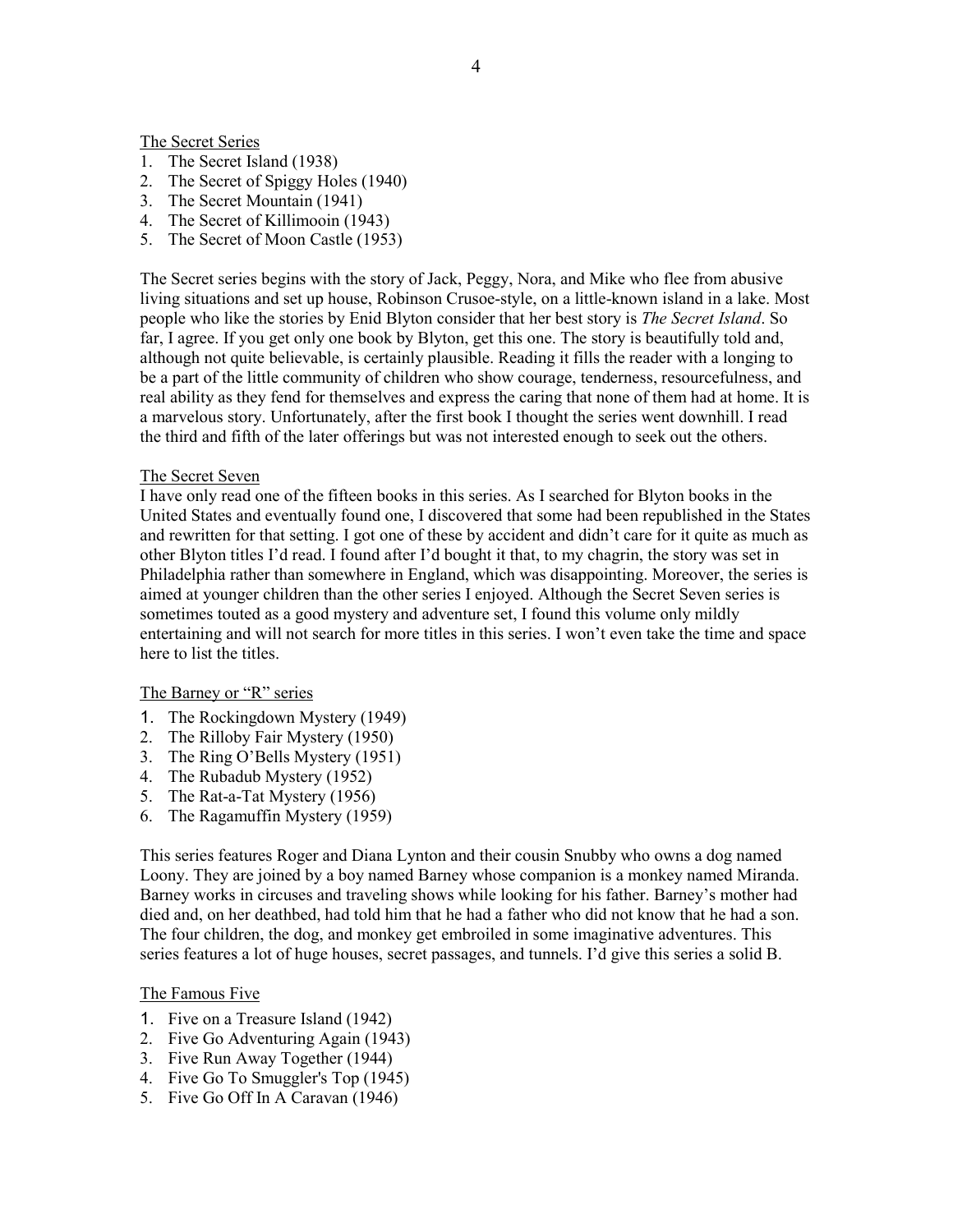- 6. Five on Kirrin Island Again (1947)
- 7. Five Go off to Camp (1948)
- 8. Five Get into Trouble (1950)
- 9. Five Fall into Adventure (1949)
- 10. Five on a Hike Together (1951)
- 11. Five Have A Wonderful Time (1952)
- 12. Five Go Down to the Sea (1953)
- 13. Five Go to Mystery Moor (1954)
- 14. Five Have Plenty of Fun (1955)
- 15. Five on a Secret Trail (1956)
- 16. Five Go to Billycock Hill (1957)
- 17. Five Get into a Fix (1958)
- 18. Five on Finniston Farm (1960)
- 19. Five Go to Demon's Rocks (1961)
- 20. Five Have a Mystery to Solve (1962)
- 21. Five Are Together Again (1963)

The Famous Five are Julian, Dick, and Anne who get together with their cousin George who owns a dog named Timmy. George is actually a girl named Georgina who wants everyone to think she is a boy. In our age one might easily conclude that this is an example of "gender confusion", but real fans of Enid Blyton aver that the character of George was really a blow for women's rights—a girl striving to break out of the stereotype of femininity expected in the midtwentieth century U.K. All the Blyton books I read are virtually sexless. I only own and have read four of the books in this series, and would rate them as above average—maybe a B-. George gets tiresome.

The Adventure Series (for older adolescents)

- 1. The Island of Adventure (1944)
- 2. The Castle of Adventure (1946)
- 3. The Valley of Adventure (1947)
- 4. The Sea of Adventure (1948)
- 5. The Mountain of Adventure (1949)
- 6. The Ship of Adventure (1950)
- 7. The Circus of Adventure (1952)
- 8. The River of Adventure (1955)

The stars of the Adventure Series are Jack, Philip, Dinah, and Lucy-Ann and their pet Kiki the parrot. They always get involved in some kind of adventure. I've only read five of these and thought they were not bad. Castle and Valley were quite good. C+ or B- for these.

## The Mystery series

- 1. Mystery of the Burnt Cottage (1943)
- 2. Mystery of the Disappearing Cat (1944)
- 3. Mystery of the Secret Room (1945)
- 4. Mystery of the Spiteful Letters (1946)
- 5. Mystery of the Missing Necklace (1947)
- 6. Mystery of the Hidden House (1948)
- 7. Mystery of the Pantomime Cat (1949)
- 8. Mystery of the Invisible Thief (1950)
- 9. Mystery of the Vanished Prince (1951)